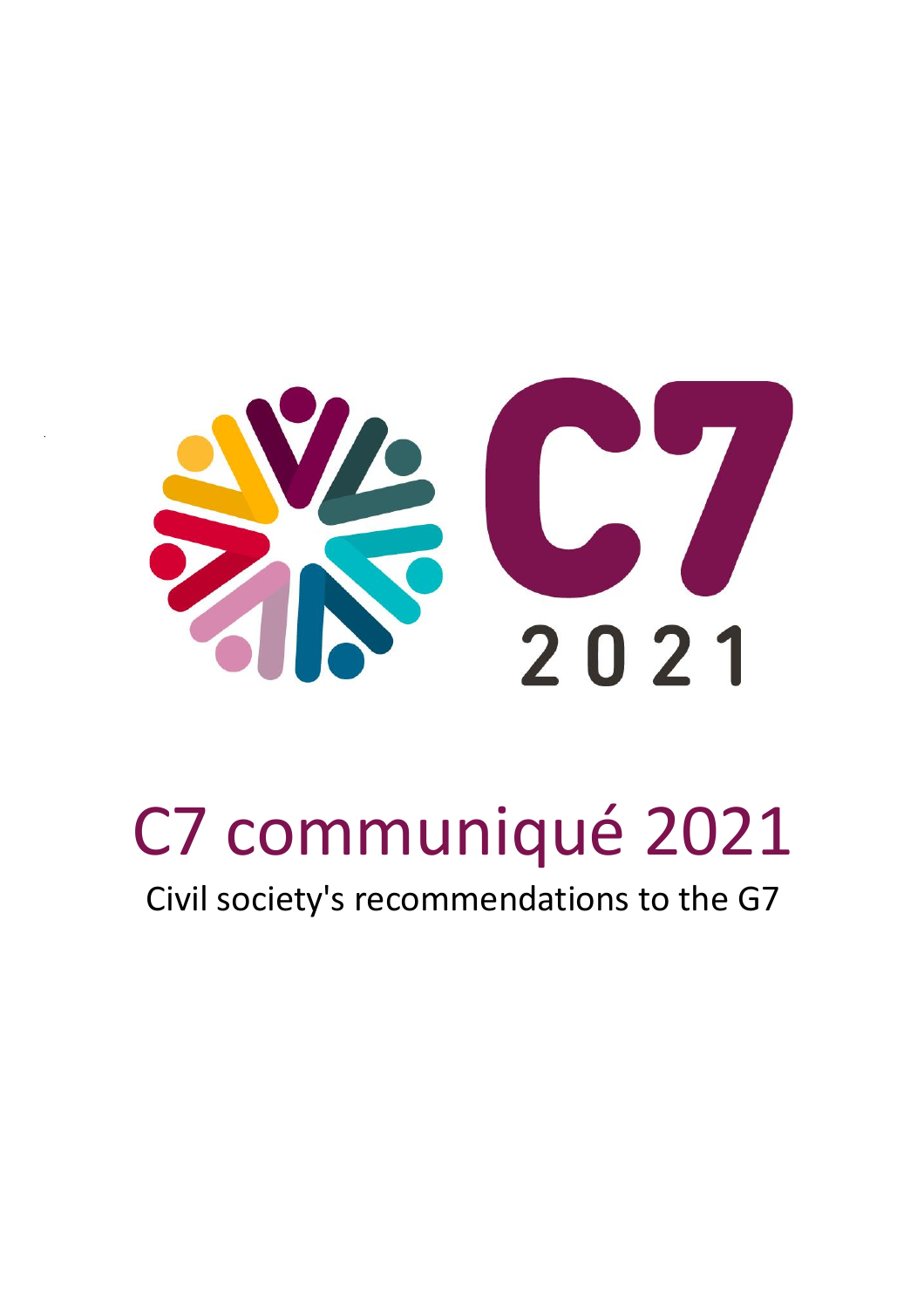# **Contents**

**Preamble…3 Background…3 Global sustainable economic recovery after the pandemic…4 Global leadership to address the climate and ecological crises...5 A just and equitable approach to sharing vaccinations for Covid-19…6 Threats to democracy, open societies and democratic institutions…7 An agenda for racial justice…8**

Published by Bond, Society Building, 8 All Saints Street, London N1 9RL, UK Registered Charity No. 1068839 Company Registration No. 3395681 (England and Wales) April 2021

This work is licensed under a Creative Commons Attribution-NonCommercial 4.0 International License, https://creativecommons.org/licenses/by-nc/4.0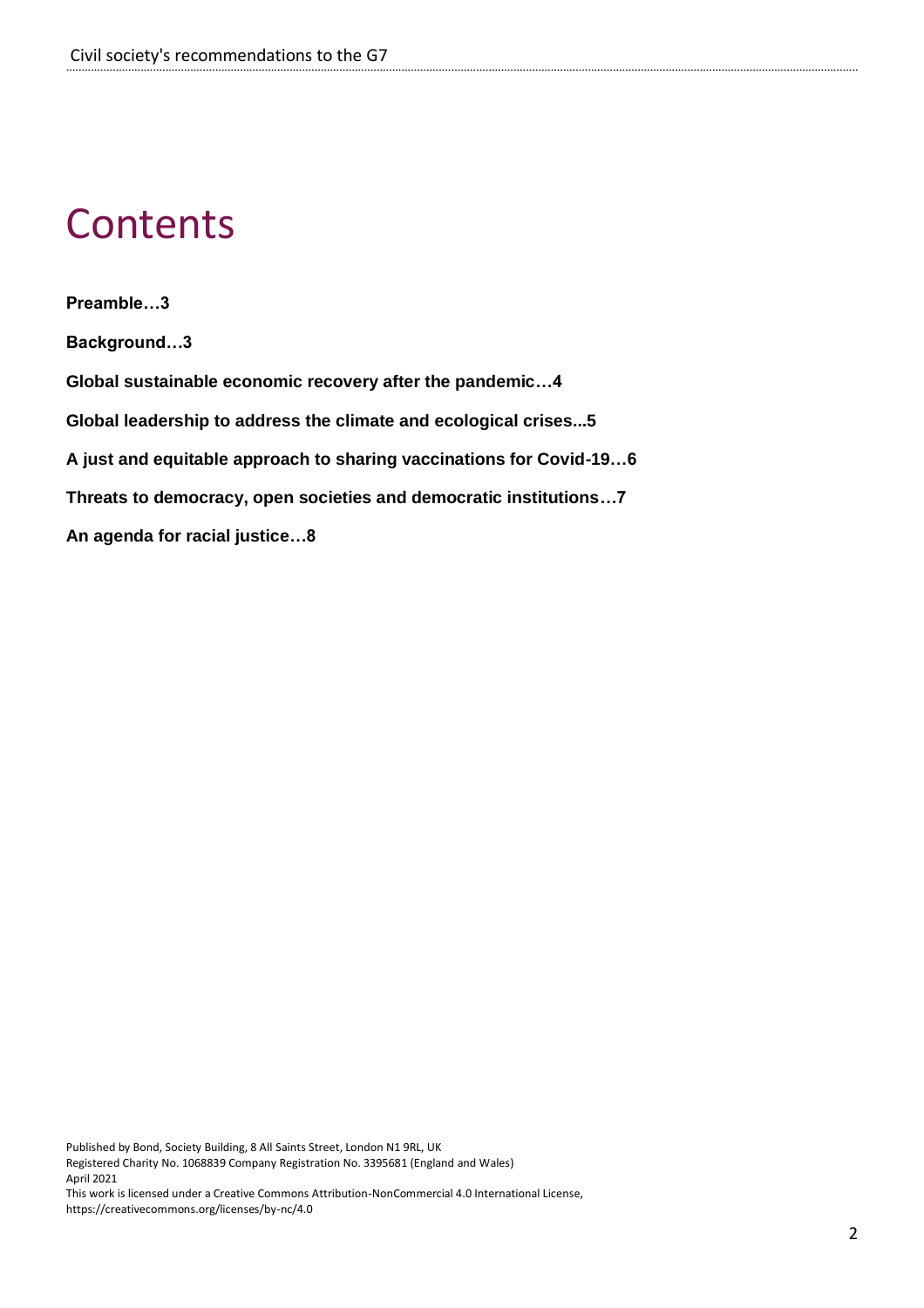### Preamble

We, the representatives of over 200 civil society organisations from around the world have come together at this crucial moment in history to call on the leaders of the G7 to agree a bold and ambitious policy agenda that puts people and planet at the centre of the world's recovery. The G7 is just one of numerous important intergovernmental meetings in 2021 so we also call for a progressive policy agenda to be addressed at the G20, COP26 and other important international moments, and for the G7 to support efforts to strengthen the United Nations and other multilateral forums where all countries participate. We humbly ask G7 leaders to **model** the vision they have previously articulated for more open and just societies by pursuing policy agendas that are consistent with these values and respect the human rights of all people, at home and abroad.

This agenda must be rooted in the principles of (1) **sustainability** - we call for an approach that meets the needs of current generations without compromising the ability of future generations to meet their own needs; (2) **inclusivity** - G7 leaders must keep the promise to 'leave no-one behind' especially during this global pandemic by ensuring every policy measure reaches all people that face systematic exclusion, injustice, social and economic disadvantage and (3) a transformative shift in **financing, decisionmaking and power** to the communities that are directly affected by each issue, thus recognising the evidence that development interventions are most effective when they are led by directly affected communities. We remind G7 leaders of their commitments to help to deliver and finance the Sustainable Development Goals (SDGs) and call for urgent action to get the SDGs back on track.

## Background

This communiqué has been coordinated by Bond, the UK network for organisations working in international development. This statement reflects the policy positions and priorities of over 200 civil society organisations in G7, African and Asian countries working together to support strong, progressive and ambitious outcomes at the 2021 G7 Summit and associated ministerial meetings.

These recommendations outline civil society's assessment of some of the overarching political, economic, foreign policy and development challenges facing the world and our policy proposals for how the G7 can play a progressive role in addressing these challenges. This statement complements and supports other G7-focused documents and papers prepared independently by civil society organisations. We support the recommendations submitted by the W7, Y7 and L7 and call for a G7 agenda that responds to the rights and concerns of diverse women, young people and workers. In particular, we recognise the need for youth participation and accountability measures to encourage and facilitate youth participation and advocacy across the G7's policy agenda to support young people to engage with politicians and officials at every level.

# A transformative agenda to address global challenges

The following recommendations are relevant to all G7 ministerial tracks, and are especially focused on the discussions with G7 leaders.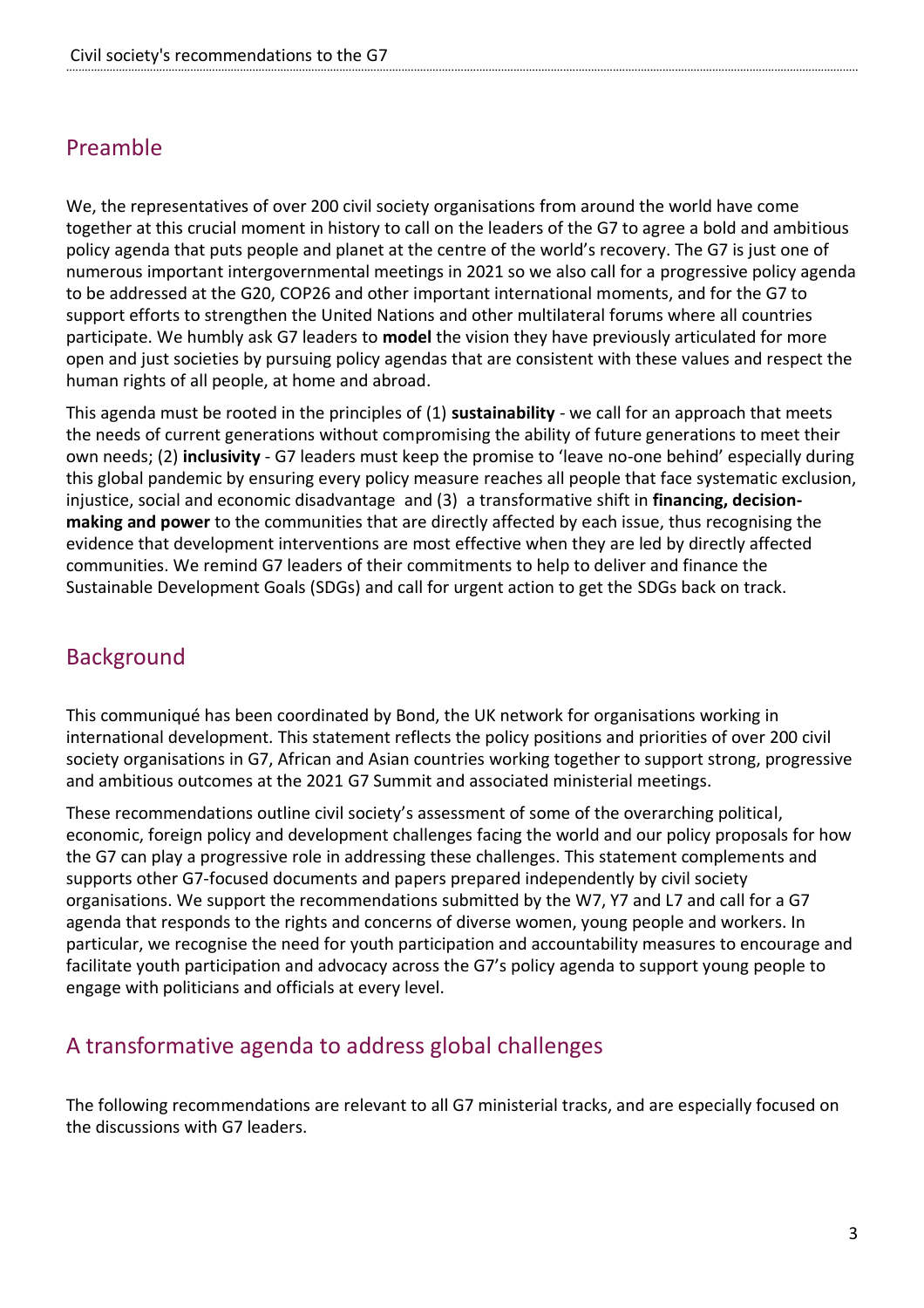# Global sustainable economic recovery after the pandemic

Since the start of the pandemic, tight restrictions on the free movement of people have brought economic activity to a halt resulting in job losses and uncertainty for millions. The economic impact of the pandemic has been felt both inside G7 countries and beyond as small businesses and workers have seen their incomes reduce, or disappear entirely. While trillions of US dollars have been spent to support recovery from the pandemic, the majority of this funding has been spent in industrialised nations.

The economic damage caused by the pandemic represents the largest economic shock in decades. In the first half of 2020 alone, the United Nations Conference on Trade and Development (UNCTAD) reported a 49% drop in foreign direct investment. Highly indebted countries and lower-income countries, without access to the resources needed to fund their economic recoveries, will need financial support and investment. Instead of reflecting the G7's emphasis on 'Building Back Better', we are calling for the G7 to 'Build Forward' from the pandemic and avoid returning to an unsustainable and exploitative "normal".

G7 leaders should respond positively to the call for a new economic model rooted in fairness, sustainability, inclusion and human rights. G7 leaders should pursue economic policy reforms that put the needs of the poorest and most vulnerable people first, and address inequality within G7 countries and beyond. Gender equality must be central to a new economic model, beginning with a recognition of the crisis of care in modern economies where countries are failing to adequately recognise the significant responsibilities of providing for children, vulnerable older people and care for people with disabilities which disproportionately falls on women and girls and limits their opportunities to pursue education and job opportunities.

G7 countries must adapt from the old models where countries have pursued economic interests without sufficient regard for their impact on climate and nature. We want to see a sustainable recovery, powered by green jobs, and for governments to seize the opportunity of this moment - where millions of people around the world have already made changes to the way we live, work and travel - to pursue ambitious policy reforms that will deliver the green revolution the world needs. G7 countries have been among the biggest beneficiaries of the current economic system that destroys the very resources that our lives and livelihoods depend upon, with the costs falling disproportionately on the poor and those who have benefited least from this system. G7 countries therefore share a responsibility to lead the necessary reforms to herald a new economic model for the global economy.

| <b>Finance</b> | 1. Ensure all G7 climate finance commitments prioritise the countries and<br>communities most vulnerable to the effects of climate change.                                |
|----------------|---------------------------------------------------------------------------------------------------------------------------------------------------------------------------|
|                | 2. Commit to investing 2% of Gross Domestic Product (GDP) in care industries in<br>G7 countries, and support countries around the world to pursue similar<br>investments. |
| <b>Policy</b>  | Support the reinvention of the World Trade Organisation (WTO) as a multilateral<br>forum focused on aligning trade rules to other international standards, especially the |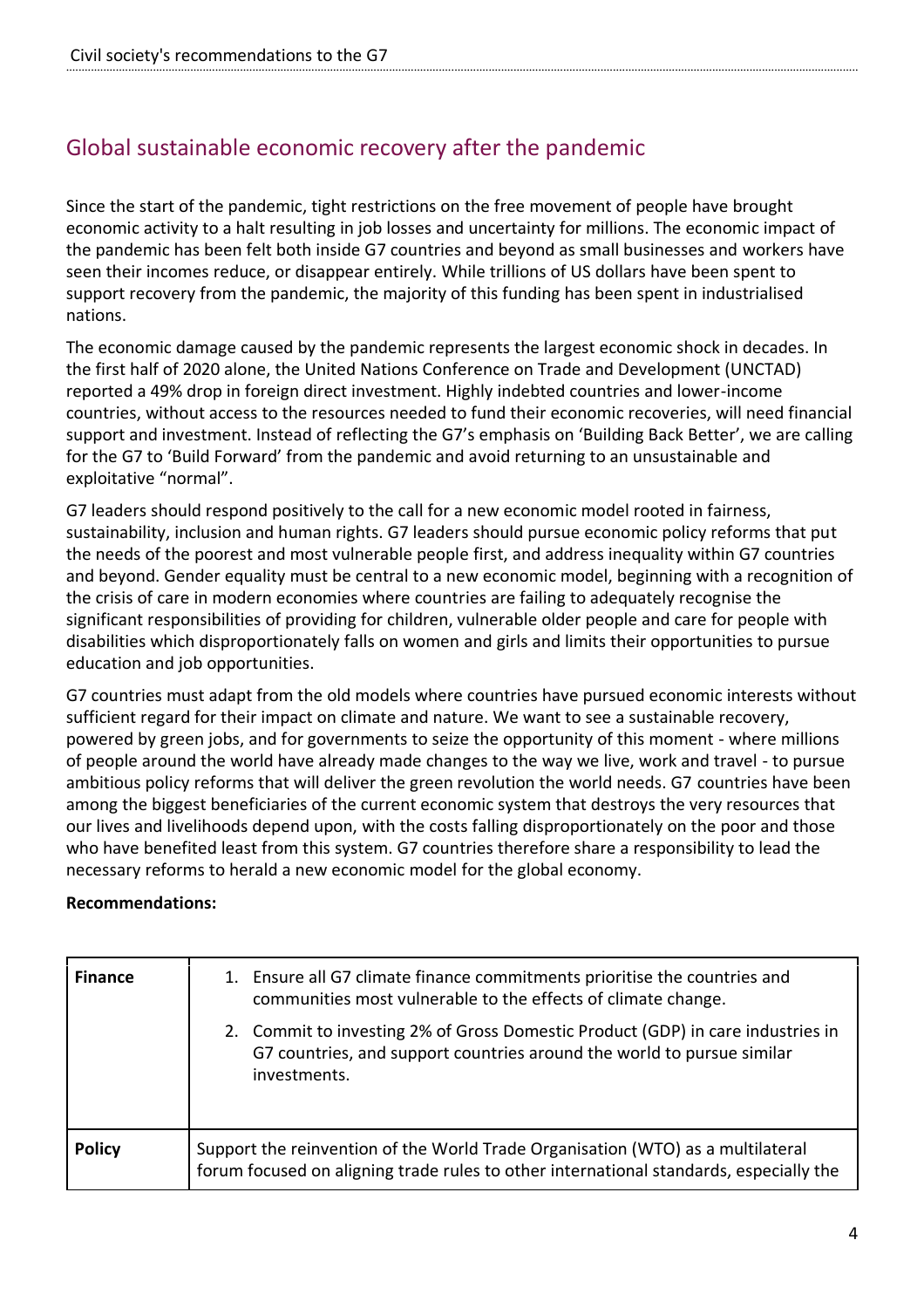|                   | SDGs and Paris Agreement, and address the longstanding concerns of low- and<br>middle- income countries, particularly regarding food and agricultural trade policies. |
|-------------------|-----------------------------------------------------------------------------------------------------------------------------------------------------------------------|
| <b>Programmes</b> | Support universal social protection and proposals for a Global Fund for Social<br>Protection.                                                                         |

# Global leadership to address the climate and ecological crises

Climate impacts are rising rapidly. Millions of people in developing countries are already living with climate change - homes are uninhabitable, land unfarmable, access to clean water unpredictable, access to education compromised, and lives unbearable - yet they are least responsible for the causes of climate change. At the same time, globally, nature is in decline: habitats and species are being lost, land degraded, and the seas overexploited, with implications for all our futures.

Humanity has been slow to act on the climate and ecological emergencies, but across the world, countries and communities are declaring emergencies – 1,932 jurisdictions in 34 countries – and are now demanding decisive and urgent action from global leaders to prevent catastrophic consequences. The G7 must prioritise the goals of the Paris Agreement and SDGs into global recovery spending to avoid catastrophic, widespread, and irreversible impacts on lives and livelihoods. Under the Paris Agreement, countries have committed to pursuing efforts to limit global temperature rise to 1.5°C, yet despite growing efforts and announcements, we remain dangerously off course.

While there have been some encouraging new climate related targets from G7 nations in recent months, civil society is calling for stronger leadership from the UK Presidency in the lead-up to COP26. G7 leaders must align their rhetoric on the global stage, and domestic policies that can undermine this rhetoric - such as the UK's decision to issue new licensing for oil and gas exploration in the North Sea, and the recent announcement that Japan intends to release 1 million tonnes of contaminated water from the Fukushima nuclear plant into the sea.

| <b>Finance</b> | 1. Ensure all G7 spending and investments to support economic recovery after the<br>pandemic are consistent with the goals to limit global temperature rise to<br>$1.5^{\circ}$ C.                                                                                                                        |
|----------------|-----------------------------------------------------------------------------------------------------------------------------------------------------------------------------------------------------------------------------------------------------------------------------------------------------------|
|                | 1. Significantly increase commitments and disbursements of climate finance,<br>especially achieving a 50% target for climate change adaptation, a key priority<br>for 2021. Funding for adaptation should prioritise the most vulnerable<br>countries and communities and not compromise non-climate ODA. |
| <b>Policy</b>  | 1. End all investment from all G7 countries for all fossil fuels overseas and<br>significantly scale-up support to lower-income and vulnerable countries to<br>ensure renewable energy access for all.                                                                                                    |
|                | 2. Publish a roadmap by the first G7 Finance Ministers meeting of 2022 detailing<br>how they will phase out fossil fuel subsidies by 2025.                                                                                                                                                                |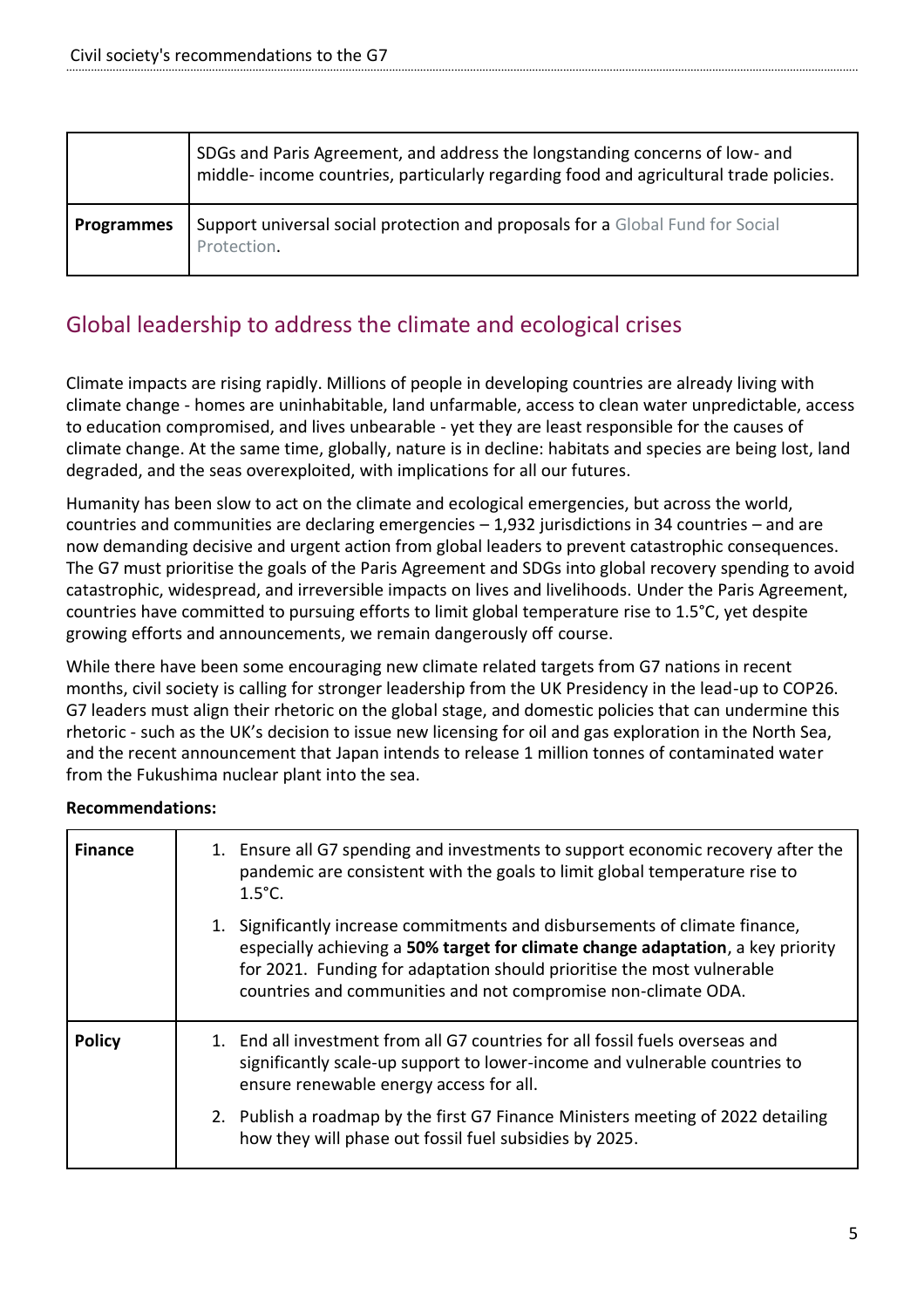|                    | Introduce domestic 'due diligence' legislation to prevent commodities<br>3.<br>associated with deforestation from entering business supply chains and to<br>prohibit finance institutions in G7 countries from funding deforestation. |
|--------------------|---------------------------------------------------------------------------------------------------------------------------------------------------------------------------------------------------------------------------------------|
| Global             | All G7 countries should sign the Leaders Pledge for Nature and the High Ambition                                                                                                                                                      |
| <b>Initiatives</b> | <b>Coalition for Nature.</b>                                                                                                                                                                                                          |

# A just and equitable approach to sharing vaccinations for Covid-19

To address Covid-19 and other health inequalities, health systems must be strengthened nationally, regionally and globally. We need an equitable approach to global health security, rooted in the principle of global solidarity. At the heart of the global response to Covid-19 must be a commitment to universal access to Covid-19 vaccines with the G7 and other industrialised countries sharing the know-how, supply, technologies and removing intellectual property barriers. Wealthy nations should not block the Trade-Related Aspects of Intellectual Property Rights (TRIPS) waiver so that countries can produce their own vaccinations and meet their domestic demand, especially given the rise and inevitable consequence of new COVID-19 variants. Vaccines must be treated as a global public good rather than a commodity.

There is a gap between the G7's rhetoric of global solidarity in response to COVID-19 and the approach to sharing vaccinations against Covid-19. Canada and the UK have both purchased enough vaccines for their populations to be vaccinated five times over and there has been early competitive procurement of vaccines with evidence of 'vaccine nationalism' or a 'vaccine apartheid' over scarce supplies. Despite G7 commitments to help vaccinate 20% of the population in Low-Income and Lower-middle-income countries by end of 2021 via the equitable vaccine initiative, COVAX, to date, less than 1% of all vaccines are being used in low-income countries. Commitments to share surplus vaccine supplies with COVAX lack detail as to when and how many doses will be shared despite the urgent need to ensure global access. In terms of geopolitical strategies, Russia, India and China have all directly donated vaccines, and the G7 risks falling behind in this regard.

| <b>Finance</b> | Increase funding for the Access to Covid-19 Tools (ACT) Accelerator to help to close the<br>funding gap of the USD 19 billion still required for 2021. For COVAX in particular, USD 6.3<br>billion has been secured but an additional USD 2 billion is needed for this year. |                                                                                                                                                                                                                                                                                                                                                             |
|----------------|------------------------------------------------------------------------------------------------------------------------------------------------------------------------------------------------------------------------------------------------------------------------------|-------------------------------------------------------------------------------------------------------------------------------------------------------------------------------------------------------------------------------------------------------------------------------------------------------------------------------------------------------------|
| <b>Policy</b>  |                                                                                                                                                                                                                                                                              | 1. Start sharing surplus vaccinations with COVAX so that as a matter of priority<br>healthcare workers and vulnerable people everywhere can be vaccinated and<br>incrementally increase dose sharing throughout 2021 so that, by the time countries<br>have enough doses for their entire populations, G7 countries will have donated all<br>surplus doses. |
|                |                                                                                                                                                                                                                                                                              | 1. Commit to eliminating Covid-19 vaccination inequality by not <b>blocking the TRIPS</b><br>waiver so that developing countries can produce their own vaccinations.                                                                                                                                                                                        |
|                |                                                                                                                                                                                                                                                                              | 2. Work with national governments, Word Health Organisation and other multilateral<br>agencies to ensure 60% of the population in every country are offered a vaccine by<br>the end of 2021.                                                                                                                                                                |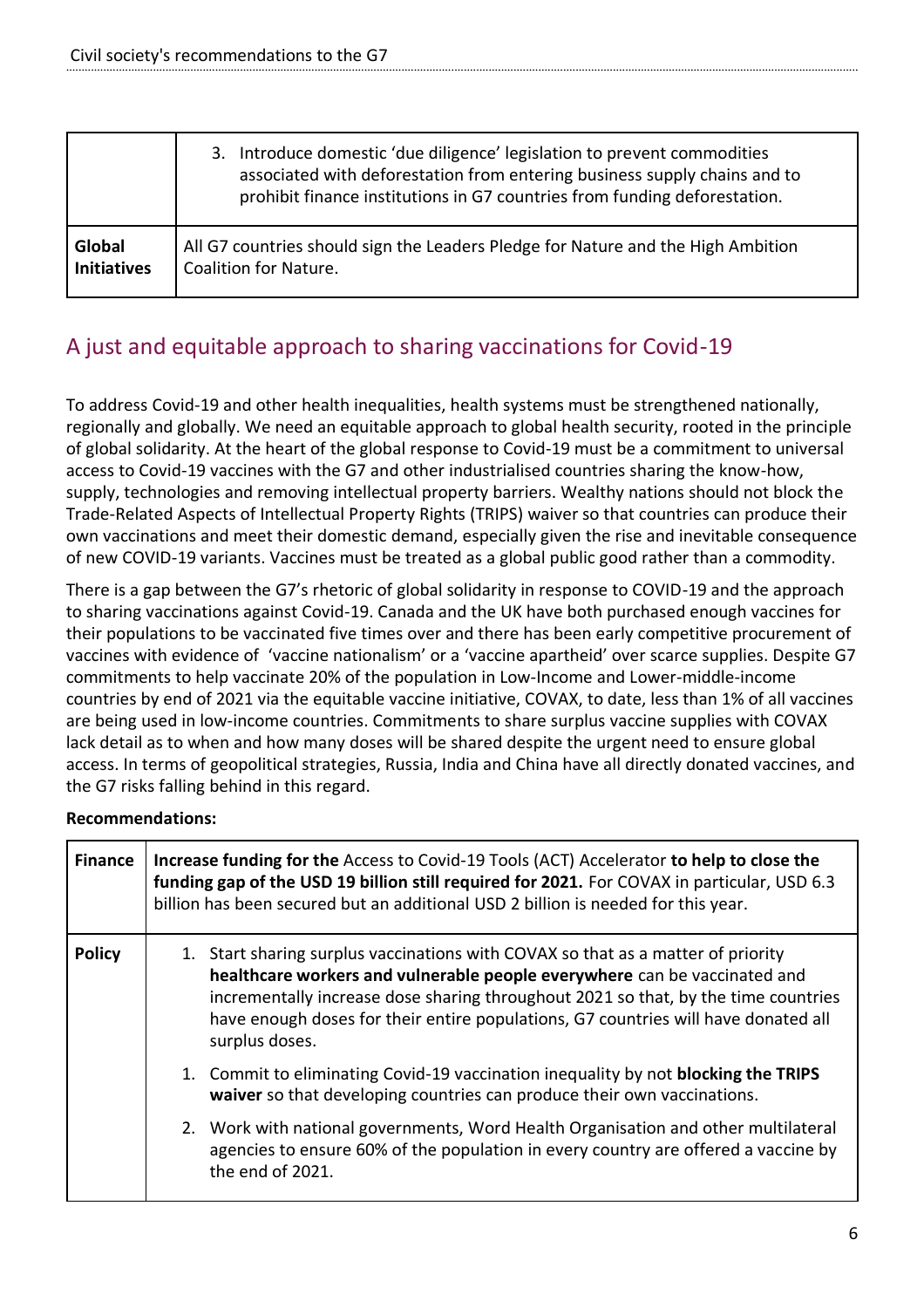# Threats to democracy, open societies and democratic institutions

Democratic values and traditions have come more under threat both inside G7 countries and beyond. In recent years, governments around the world have used the pandemic as a pretence to introduce or expand emergency laws and regulations that restrict freedom of assembly, association, participation, expression, media freedom and access to information. Civil society, human rights, refugee rights, democracy and the rule of law have been significantly undermined due to the pandemic. Trends like rising authoritarianism, corruption, securitisation, discrimination and political instability have all been exacerbated as a result.

Racial, religious, gender and sexual minority/LGBTI communities, people with disabilities and refugees and displaced people, and the groups that represent them are often on the front line of the risk to civic spaces, including in countries that will be represented at the G7. G7 leaders undermine their moral authority when they prioritise economic and financial objectives, such as the pursuit of new trade deals, at the expense of speaking out against human rights abuses and discrimination.

Illicit financial flows should be prevented as corruption undermines democracy and denies citizens access to much needed resources. Illicit financial flows are a global problem, including in the City of London and other global financial centres, where policy measures must be strengthened to fight corruption. The G7 should promote people's movements for democracy and human rights as seen in Hong Kong, Belarus, Thailand and Myanmar in partnership with other democratic governments.

We stand in solidarity with civil society groups challenging legislation that could limit rights to freedom of protest and assembly in the UK, new voting laws that risk exacerbating voter suppression in Georgia, USA and a perceived crackdown on protesters in France. We urge the G7 to galvanize a renewed political commitment to counter the threats to open societies worldwide by initiating a process that leads to a Global Open Societies Compact in 2022 – a robust international framework that will advance the human rights critical to strengthening democracies and defending against authoritarianism.

| <b>Policy</b>    | 1. Send stronger messages of solidarity in the face of threats to civil society and the<br>civic space. Establish dedicated policy initiatives outlining the G7's goals for the<br>future of civil society and issue a statement on the G7's support for civic space<br>and open societies. This statement should call on the Organisation for Economic-<br>Cooperation and Development (OECD) to work with global civil society and<br>governments towards the development of a Global Open Societies Compact by<br>hosting the discussion on its substance, providing data, and monitoring its<br>implementation.<br>2. Include robust anti-corruption provisions in new trade agreements. |  |
|------------------|----------------------------------------------------------------------------------------------------------------------------------------------------------------------------------------------------------------------------------------------------------------------------------------------------------------------------------------------------------------------------------------------------------------------------------------------------------------------------------------------------------------------------------------------------------------------------------------------------------------------------------------------------------------------------------------------|--|
| <b>Diplomacy</b> | Use all diplomatic channels and influencing tools to encourage governments to protect<br>civil society's rights to freedom of assembly, association, participation, expression,<br>opinion and access to information online and offline.                                                                                                                                                                                                                                                                                                                                                                                                                                                     |  |
| <b>Finance</b>   | 1. Stand in solidarity with human rights defenders, environmental activists, civil<br>society activists, protesters whistle-blowers and journalists by ensuring these<br>individuals and their organisations have rapid access to national and regional                                                                                                                                                                                                                                                                                                                                                                                                                                      |  |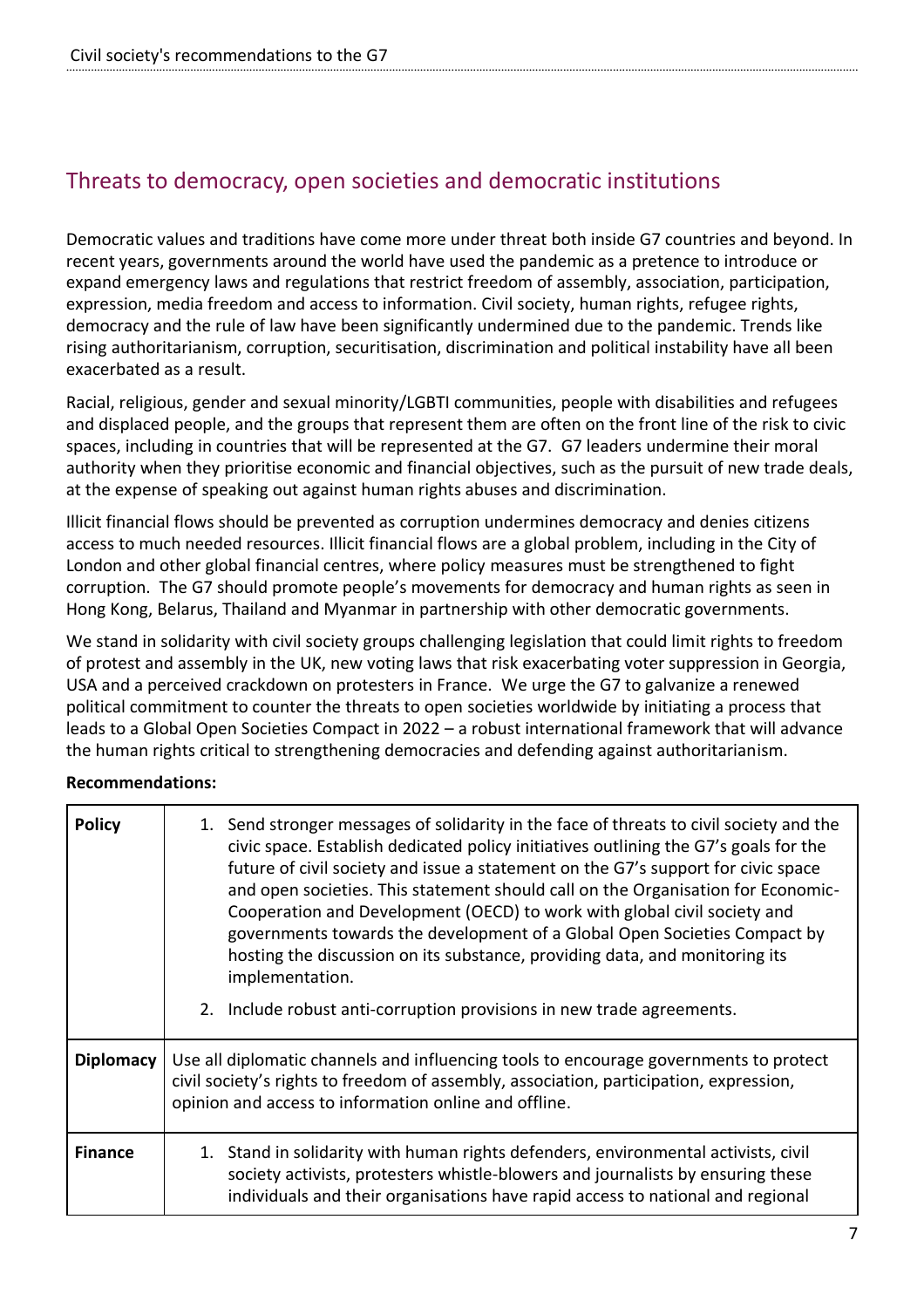|  | emergency protection funds, and providing long term, flexible funding for civil<br>society and media organisations to enable them to become more effective and<br>resilient in the face of increased restrictions. |                                                                                            |
|--|--------------------------------------------------------------------------------------------------------------------------------------------------------------------------------------------------------------------|--------------------------------------------------------------------------------------------|
|  |                                                                                                                                                                                                                    | 2. Increase resources for anti-corruption law enforcement agencies across G7<br>countries. |

# An agenda for racial justice

The consequences of racism and racial discrimination are damaging. They touch almost every aspect of life including health and education outcomes, interactions with the criminal justice systems and access to jobs and opportunities. While the consequences of racism and other associated forms of oppression, such as colourism and xenophobia, manifest differently depending on the context - racism is global in its reach with almost every society scarred by its consequence and responsible for leading efforts to promote anti-racist policies that deliver racial justice and equality.

Institutional racism is a deep and growing problem in many G7 countries and in the past year civil society organisations have increased the call for leaders to finally address systemic racism and inequality inside G7 countries. Leaders must begin with an assessment of how systemic racism manifests in each G7 country and develop national plans to address discrimination.

Leaders must also address the ongoing injustices in the global economic system, and their painful historical legacy grounded in the effects of the trans-Atlantic slave trade, colonialism and exploitation, if we hope to withstand similar crises in the future. This is a necessary precondition for any steps towards a more just and equitable world, and a requirement, if we hope to withstand similar crises in the future.

Through the Grand Bargain, and many global conferences on aid effectiveness, leaders have agreed to target more funding, power and decision making to organisations in the global South. But they are yet to deliver on these commitments. There are profound inequities in the distribution of Northern wealth through official sources, such as ODA. The latest figures show that only 0.4% of humanitarian funding goes directly to Southern organisations.

| Political leadership,<br>accountability and<br>restorative justice | G7 leaders should issue a statement expressing their collective commitment<br>to address each nation's historic role perpetuating racial injustice,<br>acknowledge and address the consequences of these historical injustices<br>and how they manifest in inequalities both within and between countries.<br>Leaders should also respond positively to calls for reparations - as a means<br>of accountability and justice. |
|--------------------------------------------------------------------|------------------------------------------------------------------------------------------------------------------------------------------------------------------------------------------------------------------------------------------------------------------------------------------------------------------------------------------------------------------------------------------------------------------------------|
|--------------------------------------------------------------------|------------------------------------------------------------------------------------------------------------------------------------------------------------------------------------------------------------------------------------------------------------------------------------------------------------------------------------------------------------------------------------------------------------------------------|